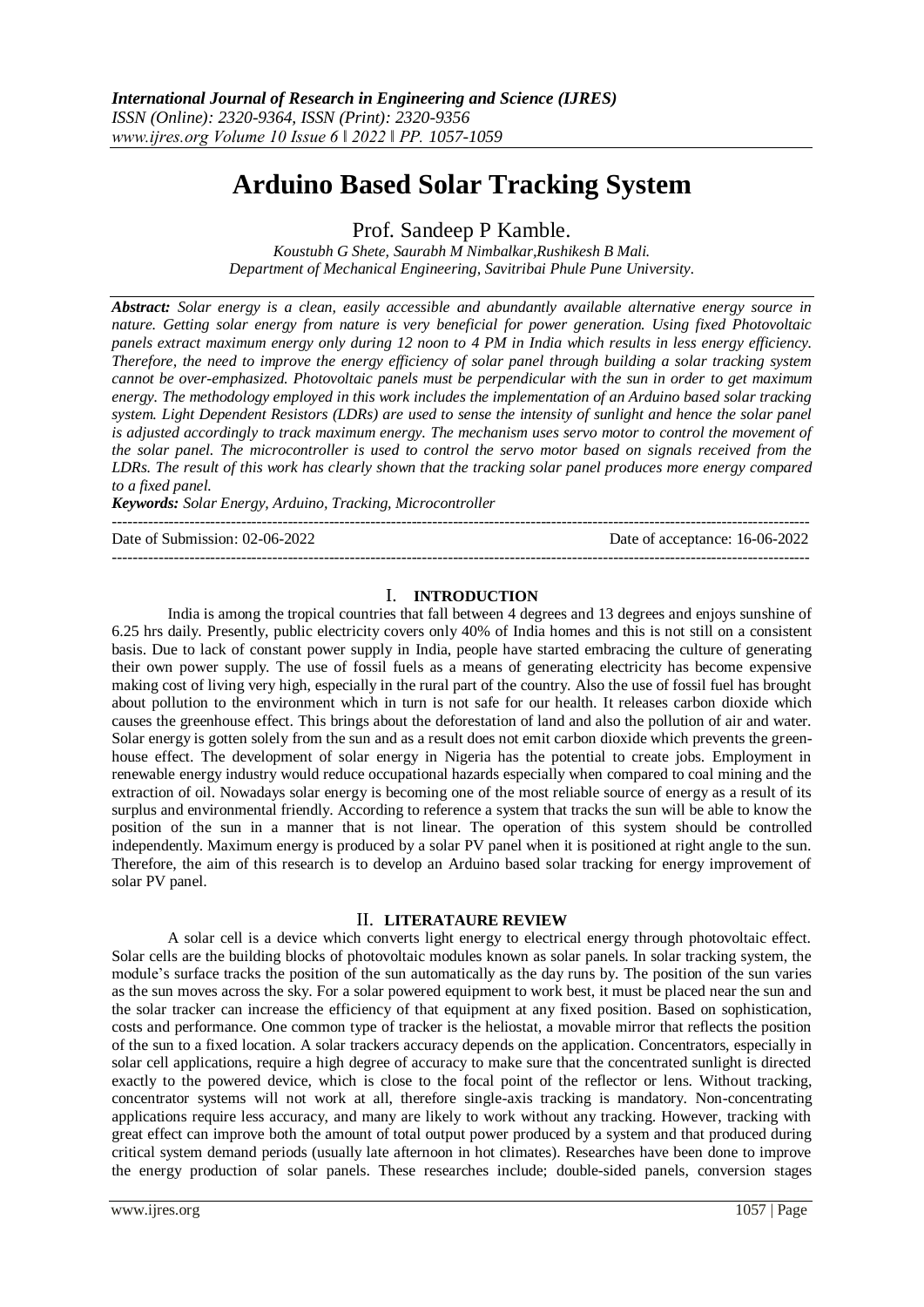improvement, building panels integration geometrically and so on. Maximum energy is produced by a solar PV panel when it is positioned at right angle to the sun. For this reason, several researches developed different types of solar panel tracking systems. Therefore, the primary purpose of this work is to develop a solar panel tracker based on Arduino advances so as to enhance the energy production of solar panel.

# **III. METHODOLOGY**

The solar tracking system comprises of a solar panel, Arduino microcontroller and sensors. For this system to operate there must be emission of light through the sun. The LDRs serve as the sensors to detect the intensity of light entering the solar panels. The LDR then sends information to the Arduino microcontroller. The servo motor circuit is then constructed. The servo has 3 pins of which the positive side is connected to the +5v of the arduino microcontroller. The negative of the servo is connected to the ground. The data point on the servo is connected to the analog point on the microcontroller. A potentiometer is connected so as to regulate the speed of the servo motor. The block and the flow chart diagrams of the tracking system are shown in figure 1 and 2.



**Figure 1: The solar tracking system block diagram.**



**Figure 2: Flow chart diagram of the solar tracking system**